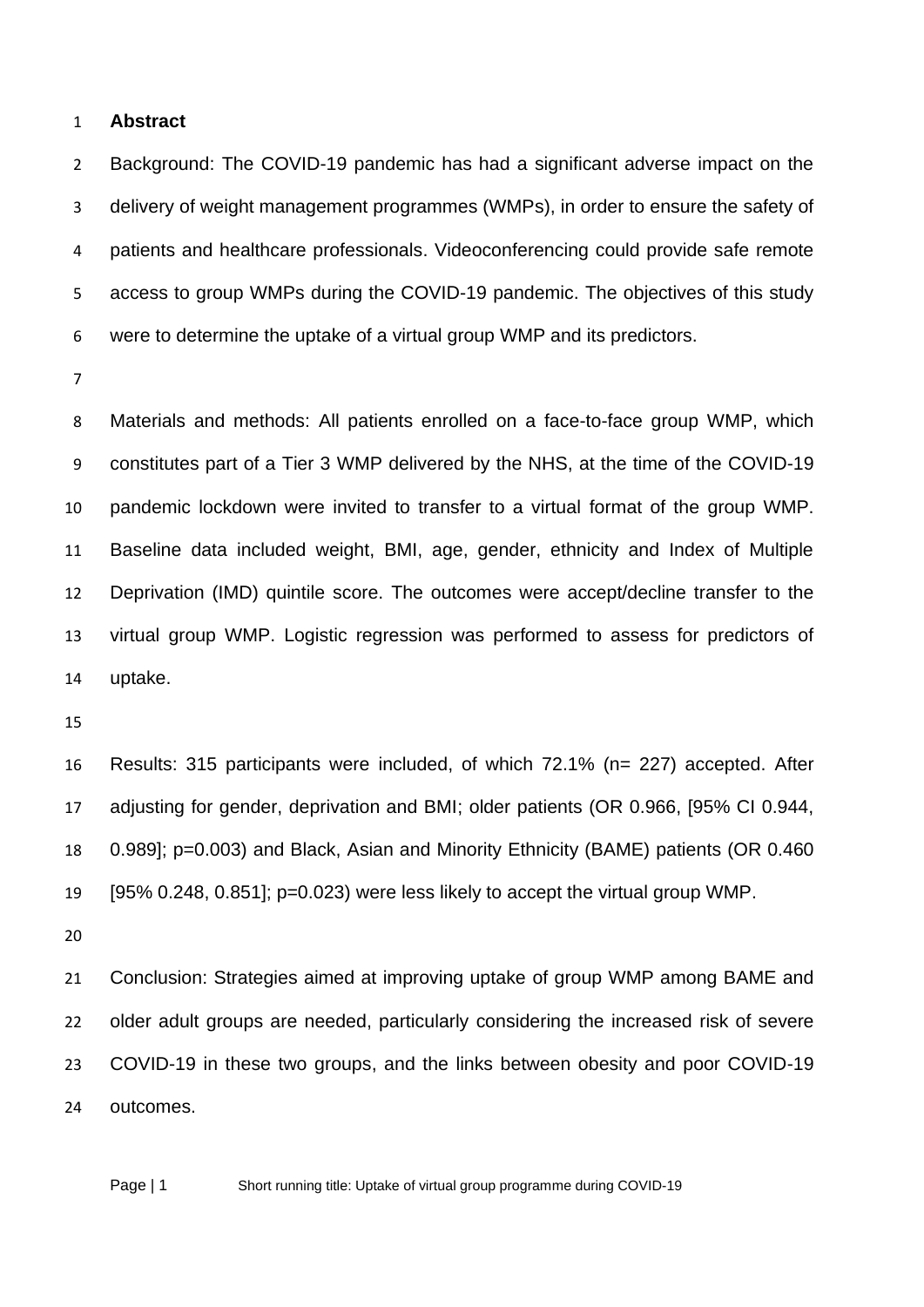#### **Introduction**

 The outbreak of novel severe acute respiratory syndrome coronavirus 2 (SARS-CoV- 2) was declared a global pandemic by the World Health Organisation on 11 March <sup>1</sup>. On the 23 March 2020, the United Kingdom (UK) government released quidelines on social distancing to reduce the spread of COVID-19<sup>2</sup>.

 A survey of UK adults  $3$  found that the COVID-19 lockdown has had a negative impact on eating and physical activity behaviours, with this impact being more pronounced among adults with a higher Body Mass Index (BMI). During the COVID-19 lockdown, a higher BMI was associated with lower levels of physical activity and dietary quality, 35 and a greater reported frequency of overeating .

 Therefore, the COVID-19 pandemic may have had a disproportionately large and negative influence on weight-related behaviours among adults with a higher BMI. This, combined with the evidence that patients with obesity remain at an increased risk of 40 severe COVID-19 leading to hospitalisation and mortality  $4-7$ , means that remote approaches to WMPs that were previously delivered face-to-face are urgently needed. 

 Weight management programmes (WMPs) for obesity management across the UK and internationally were reduced or suspended due to the mobilisation of outpatient and community healthcare professionals to the front-line. A survey commissioned by Public Health England revealed that 25% of adult weight management services in 47 England reduced to a 'skeleton service' during the COVID-19 pandemic .

Page | 2 Short running title: Uptake of virtual group programme during COVID-19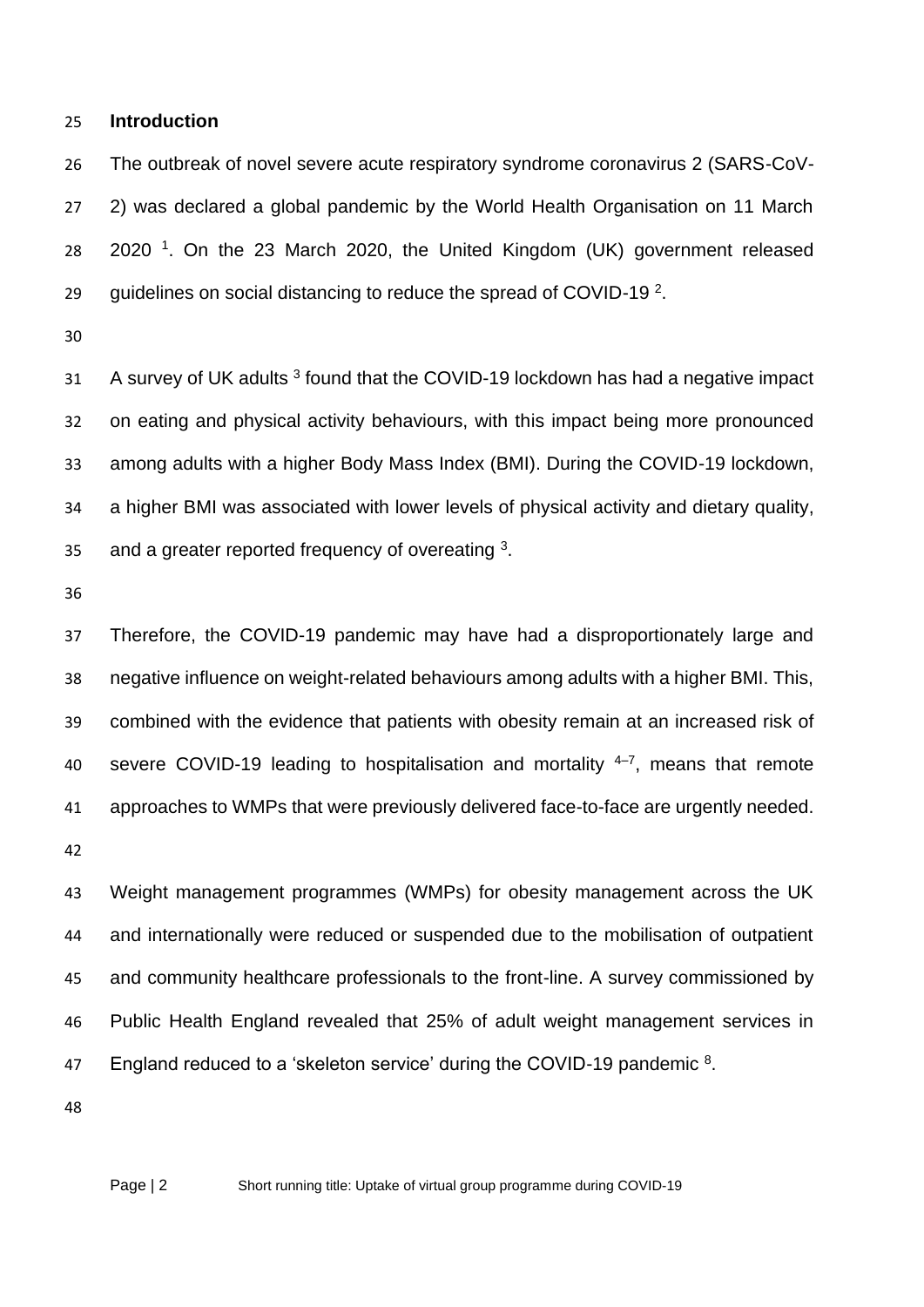One solution to enabling people with obesity to access group WMPs safely is via virtual videoconferencing. While some weight management services in England have adapted to providing some form of remote support, only 23% of adult weight management services report using virtual group support during the COVID-19  $p$  pandemic  $8$ .

 However, access to virtual group WMPs may be influenced by digital exclusion, defined as the lack of digital skills, lack of internet connectivity and/or lack of 58 accessibility to assistive technology . Digital exclusion has been a reality long before the COVID-19 pandemic whereby 22% of the UK population lack basic digital skills for everyday life  $10$ . Digital exclusion is most prominent among some sociodemographic groups; such as among adults aged ≥65 years old, minority ethnic groups and those 62 not in employment .

 Most research to date has investigated the use of videoconferencing software for one- to-one weight management interventions and research published on the application of videoconferencing for remote participation in weight management in the group setting 67 has been limited to a few studies  $12-18$ . The available evidence suggests that virtual group WMPs may be an effective means of allowing face-to-face group interaction, while overcoming barriers to access. However, none of these studies investigated the uptake of a videoconferencing group WMP intervention and were all published prior to the COVID-19 pandemic.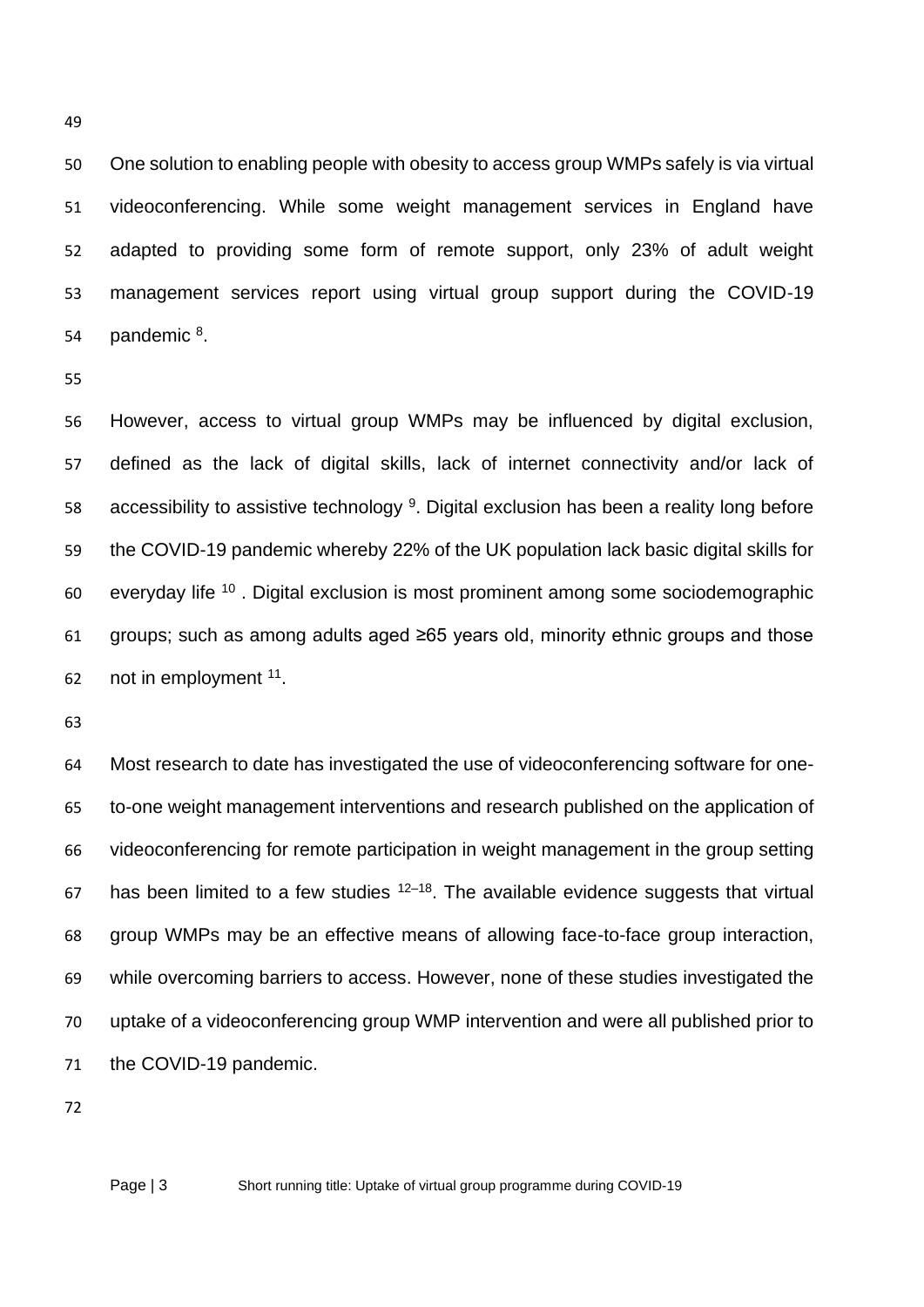Hence, we conducted a study which aimed to assess the uptake of transfer from a face-to-face to a virtual group WMP during the COVID-19 pandemic. Our secondary aim was to investigate predictors of uptake of a virtual group WMP, including sociodemographic predictors.

## **Materials and Methods**

 Our centre is a Tier 3 medical WMP, for adults with obesity with a BMI ≥40 kg/m2, or  $\geq$  235 kg/m2 with comorbidities <sup>19</sup> situated in a tertiary centre in the UK. Our Tier 3 WMP is multi-disciplinary including physicians, dietitians, specialist nurses and a clinical 82 psychologist <sup>19</sup>. Our centre is located within the ethnically diverse city of Birmingham (UK), where 42.1% of residents identify as Black, Asian or Minority Ethnicity (BAME) 84 <sup>20</sup>

 Within our Tier 3 WMP, we run a course of structured patient education and self- management group sessions, comprising of six one-hour sessions which run monthly over a 6-month period and are led by a Specialist Weight Management Dietitian and a Dietetic Assistant Practitioner. We have previously published the outcomes of our face-90 to-face group WMP  $^{21}$ . Our face-to-face group WMP had a 56% completion rate with 91 the majority (78.6%) achieving weight loss and nearly a third (32.3%) achieved a  $≥5%$ weight loss.

94 On the 13<sup>th</sup> March 2020, all face-to-face weight management clinics at our centre, including our group WMP, were suspended due to the COVID-19 pandemic. Hence, we designed a virtual format of our group WMP using the real-time videoconferencing

Page | 4 Short running title: Uptake of virtual group programme during COVID-19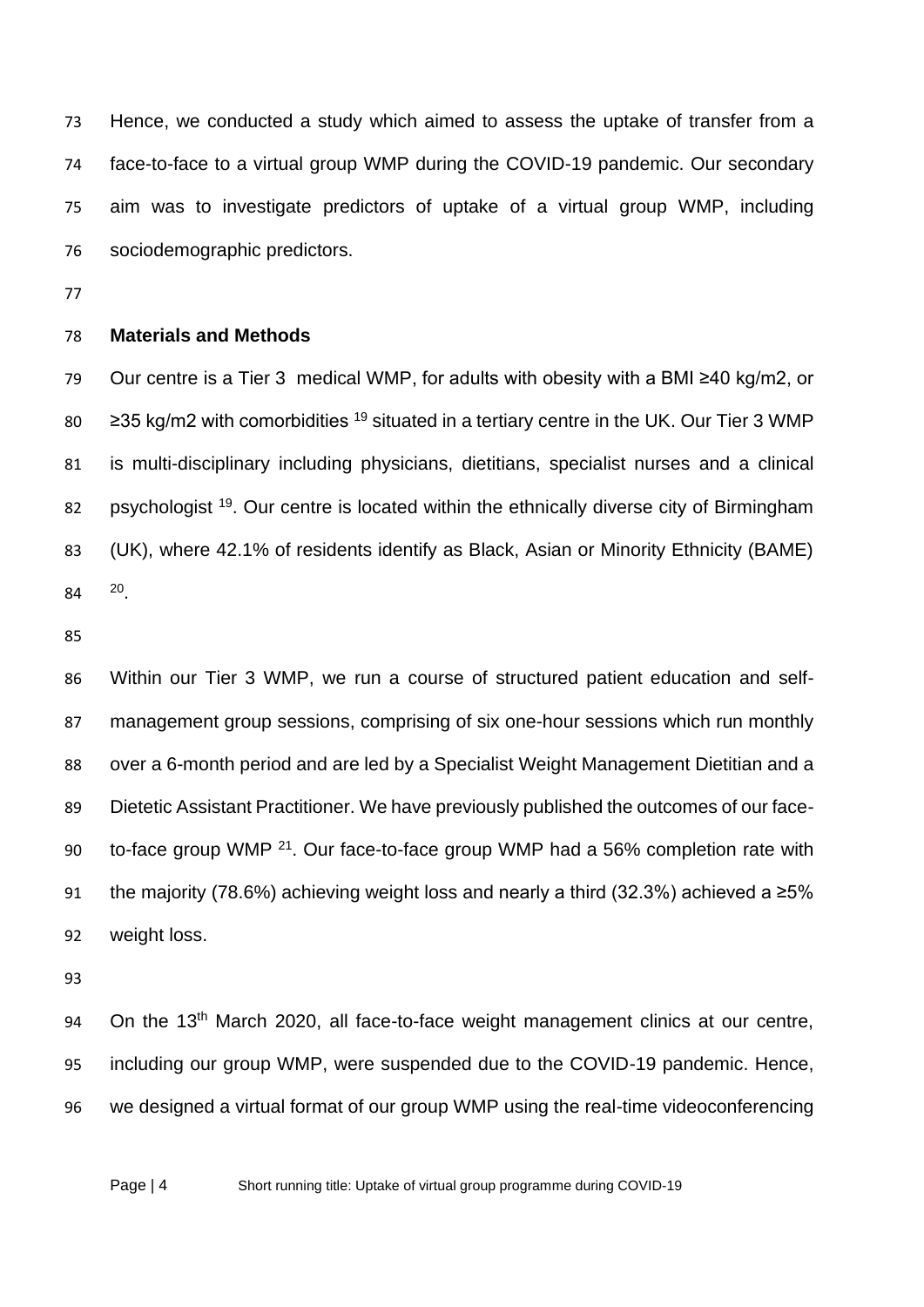97 software 'VidyoConnect' <sup>22</sup>, which allows patients with obesity to attend the group WMP remotely.

 We conducted a prospective cross-sectional study to determine the uptake of the virtual group WMP during the COVID-19 pandemic. All patients who were enrolled on 102 the face-to-face format of the group WMP on  $13<sup>th</sup>$  March 2020 were contacted via telephone and invited to transfer to the virtual group WMP.

 Baseline data were collected from electronic patients records and included anthropometrics (weight and BMI), demographics (age, gender, ethnicity) and patients' home address postcodes, which were used to obtain Index of Multiple Deprivation 108 (IMD) quintile scores using the English Indices of Deprivation (2019) dataset . Outcome data included a binary outcome of acceptance or declination of transfer to the virtual group WMP and were asked an open-ended question about their reason for declination. Reasons for declination were then categorised as either barriers to access (i.e. lack of internet access or poor digital skills) or due to a personal preference to wait for face-to-face services to resume.

 All analyses were performed using IBM SPSS Statistics 25.0. Data were presented as frequencies and mean (±SD). Differences between groups were assessed using the Independent Student's t-test and the chi-squared test for continuous and categorical variables, respectively. To assess for predictors of uptake of a virtual group WMP, binary logistic regression analysis (using the "Enter" method) was performed. Logistic regression assumptions of multicollinearity were assessed and not violated. The

Page | 5 Short running title: Uptake of virtual group programme during COVID-19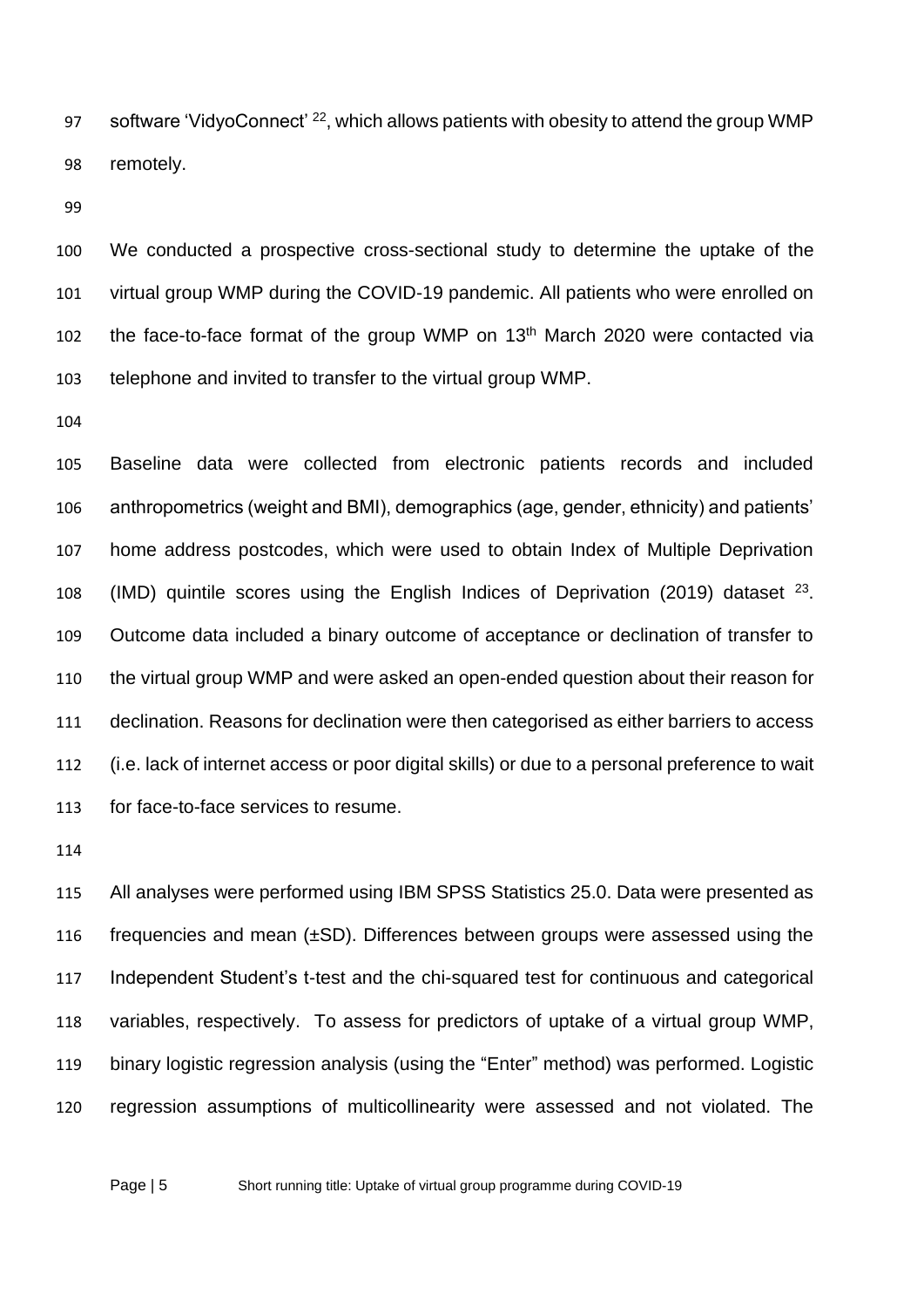dependent variable was accepting invitation to transfer to the virtual format. Independent variables included in the model were age, gender, ethnicity, BMI and IMD quintile. Variables were chosen for the model based upon epidemiological plausibility. A p-value of <0.05 was considered significant.

#### **Results**

 A total of 330 patients were enrolled on the face-to-face group WMP at the time of the COVID-19 lockdown. After excluding participants who could not be contacted (n= 15, 4.5%), 315 patients were invited to attend the virtual format and were included in the analyses. Overall, 27.9% (n= 88) declined and 72.1% (n= 227) accepted the invitation to transfer to the virtual group WMP. The most frequent reason for declining was lack of internet access and/or lack of digital skills (89.8%, n= 79), while 10.2% (n=9) patients declined as they only wished to partake in face-to-face sessions.

 The baseline characteristics of patients who accepted transfer to the virtual group WMP versus those who declined are summarised in Table 1. Data on age, gender, weight, BMI and IMD quintile score were available for all patients, while ethnicity data were available for 86.3% (n= 272) of patients. Most patients were from postcodes associated with quintile 1 of IMD.

 Patients who accepted the virtual group WMP were younger (mean -4.0 years, 95% CI -7.6 to -0.4; p=0.032) than those who declined. A greater proportion of those aged ≥60 year olds declined the virtual group WMP compared to other age groups: 48% (n=23) of ≥60 year olds declined the virtual group WMP, compared to 22.8% (n=34) of 40-59

Page | 6 Short running title: Uptake of virtual group programme during COVID-19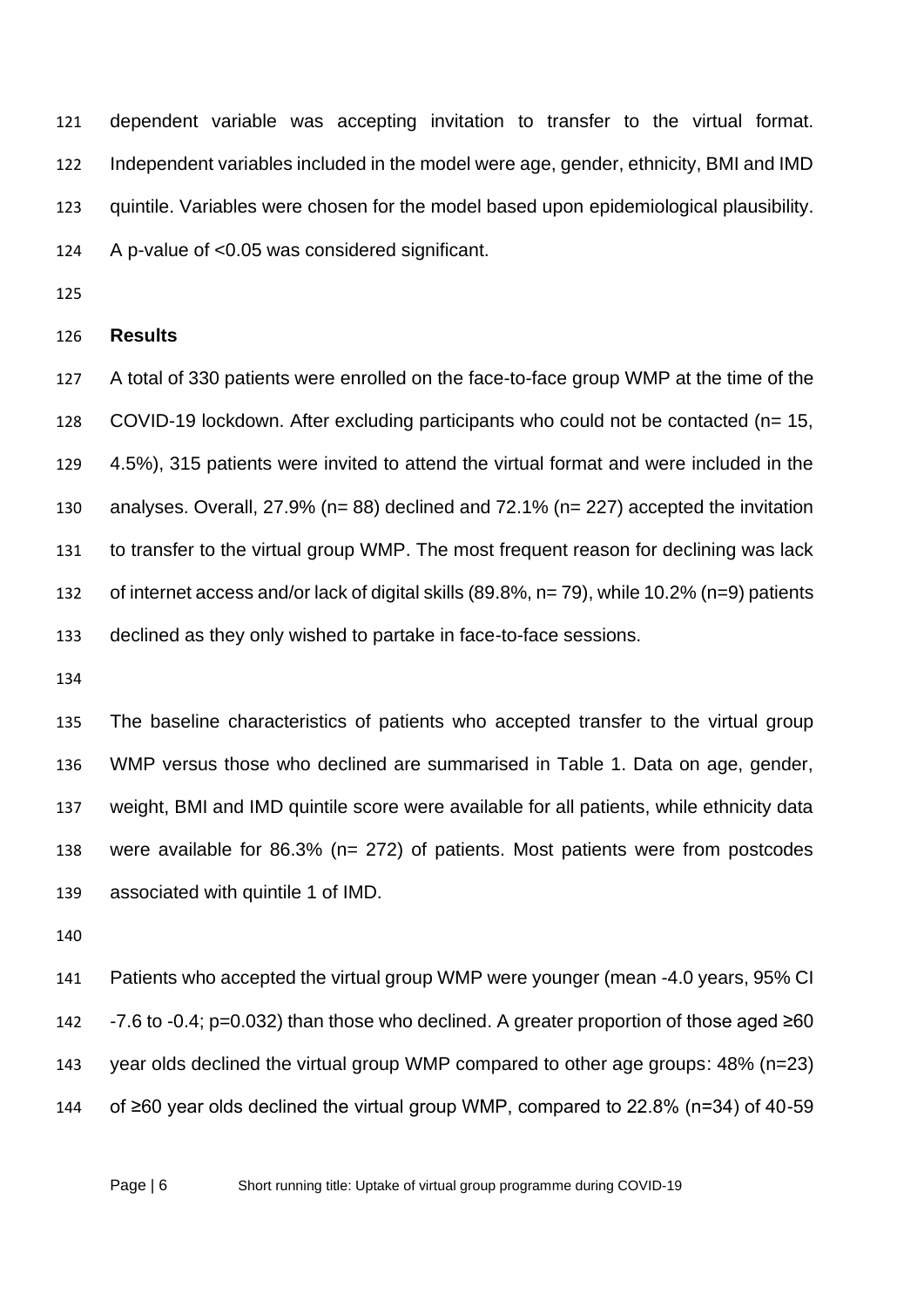year olds and 26.3% (n=31) of <40 year olds (p=0.003). There were also significant differences in the uptake of the virtual group WMP by ethnicity, whereby 35% (n=27) of all BAME patients compared to 22.8% (n=45) of all Caucasian patients declined uptake of the virtual group WMP (p=0.002). There was no statistical difference between genders, weight, BMI or level of deprivation of those who accepted compared with those who declined the virtual group WMP.

 A logistic regression was performed to ascertain the associations of age, gender, ethnicity, deprivation and BMI with acceptance of transfer to the virtual group WMP. The logistic regression model was statistically significant, χ2(4) = 18.427, p=0.018. Older age (OR 0.966, [95% CI 0.944, 0.989]; p=0.003) and identifying as BAME compared to Caucasian (OR 0.460 [95% CI 0.248, 0.851]; p=0.023) were associated with a decreased likelihood of uptake of the virtual group WMP (Table 2).

### **Discussion**

 To our knowledge this is the first study to examine the uptake of a virtual group WMP during the COVID-19 pandemic and found that the uptake was high, with nearly three quarters of patients with obesity transferring to the virtual group WMP.

 However, the invitation to transfer to a virtual group WMP was declined by over a quarter of patients in our study. Our findings suggest that older patients and patients identifying as BAME were less likely to accept transfer to the virtual group WMP. This may provide evidence of inequity of access to virtual obesity treatments among vulnerable patient groups, which is particularly worrisome considering that older age

Page | 7 Short running title: Uptake of virtual group programme during COVID-19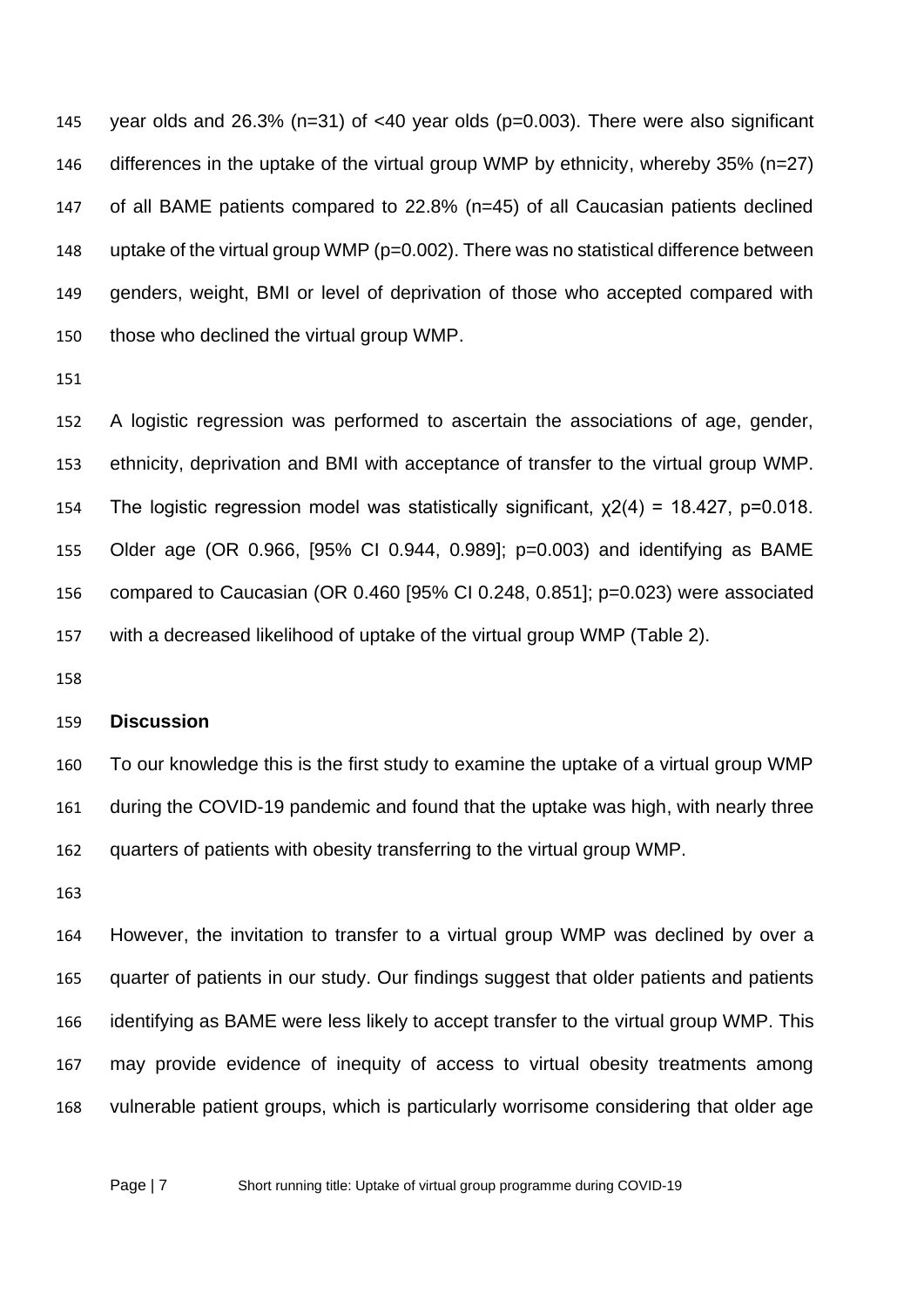$24-26$ , BAME  $27,28$  and obesity  $4-7$  are shown to increase risk of severe illness from COVID-19. Therefore, it would be important to explore this further in future research. 

 It is plausible that poorer uptake of a virtual group WMP may be attributed to digital exclusion. In the UK, digital exclusion is most prominent among adults aged ≥65 years 174 old, minority ethnic groups and those not in employment <sup>11</sup>. Most of our patients were living in quintile 1 IMD which is consistent with the data showing the association 176 between obesity and social deprivation  $29,30$ . Despite that, the uptake of the virtual group WMP was high overall in our study. However, digital exclusion may explain our findings that patients who are older or identify as BAME are less likely to access a virtual group WMP. However, we did not have the data granularity to differentiate between patients who did not have physical access to the internet compared to those that do not have the digital skills to utilise the internet.

 There is concern that the increasing use of digital health tools during the COVID-19 pandemic might exacerbate health inequalities if patient are unable to use or access 185 digital interventions . Our data demonstrate a need to engage with people with obesity of older age and BAME communities in order to understand how we can improve the uptake of virtual group WMPs, including how we can enhance digital literacy skills to allow participation. Weight management services may benefit from 189 being able to refer patients with poor digital literacy to 'Digital Health Champions' 32, who could engage with patients to learn basic digital skills; thereby enabling access to virtual group WMPs.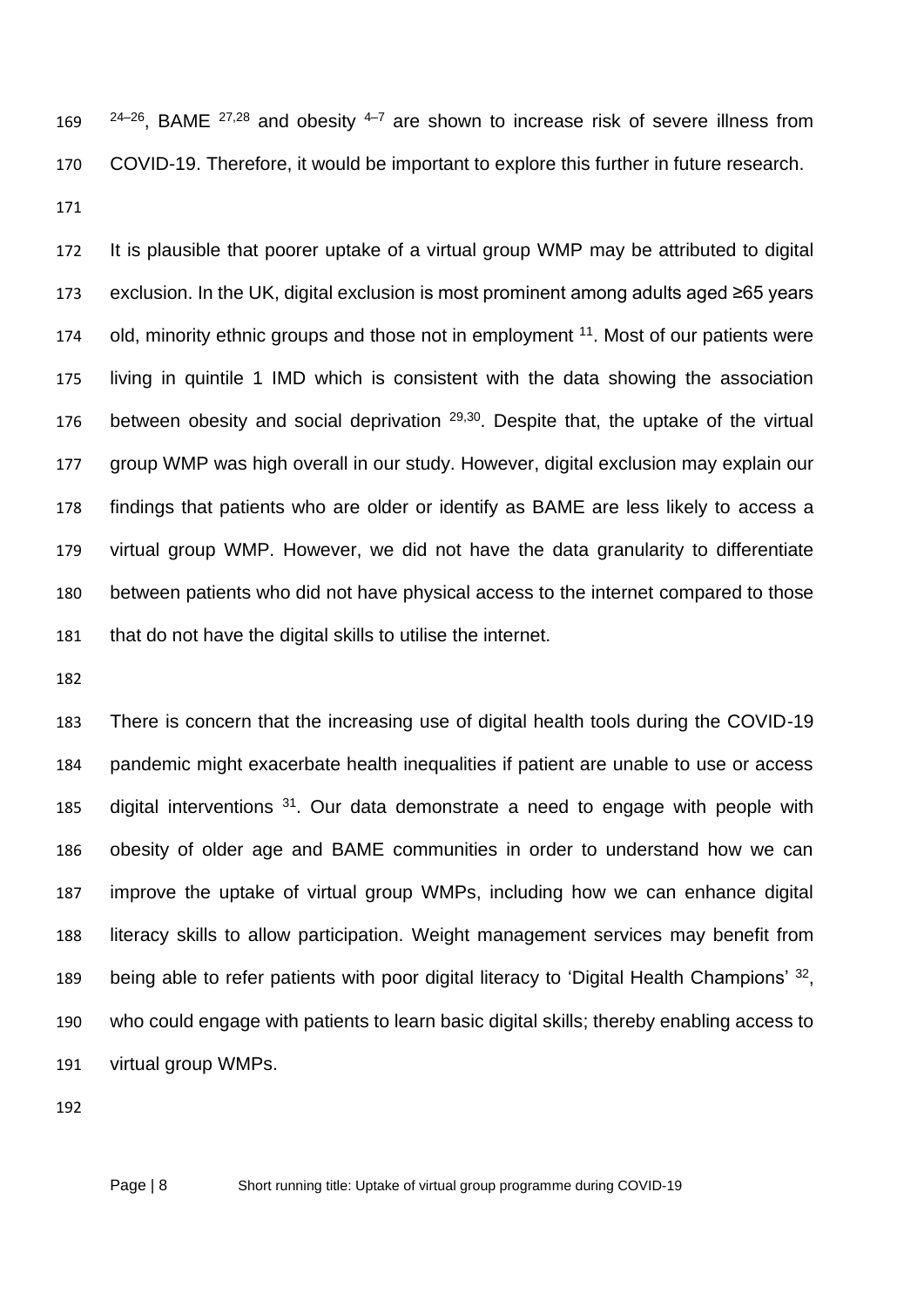The main limitation of our study is that it is a single centre analysis. Our findings suggest that wider examinations of variations of virtual group WMP uptake by age and ethnicity need to be explored in larger multi-centre studies to confirm where there is a national inequity of access to virtual group WMPs among older and BAME populations. Our study collated quantitative categorical data on reasons for declining uptake of the virtual group WMP. However, future research should explore patient's reasons for declining transfer to a virtual group WMP through qualitative data, in order to gain a deeper understanding of barriers to participation.

 In conclusion, most patients opted to transfer to a virtual format of our group WMP in our Tier 3 weight management service. However, older age and identifying as BAME were associated with reduced likelihood of uptake of a virtual group WMP. There is a need address factors such as improving digital literacy to ensure safe and equitable access to virtual group WMPs during the COVID-19 pandemic and beyond, particularly considering the links between obesity and COVID-19, and the increased risk of severe COVID-19 among older patients and BAME groups.

 **Transparency:** The lead author affirms that this manuscript is an honest, accurate, and transparent account of the study being reported. The reporting of this work is compliant with STROBE guidelines. The lead author affirms that no important aspects of the study have been omitted and that there are no discrepancies from the study as planned.

**Competing interests:** The authors declare that they have no conflicts of interest.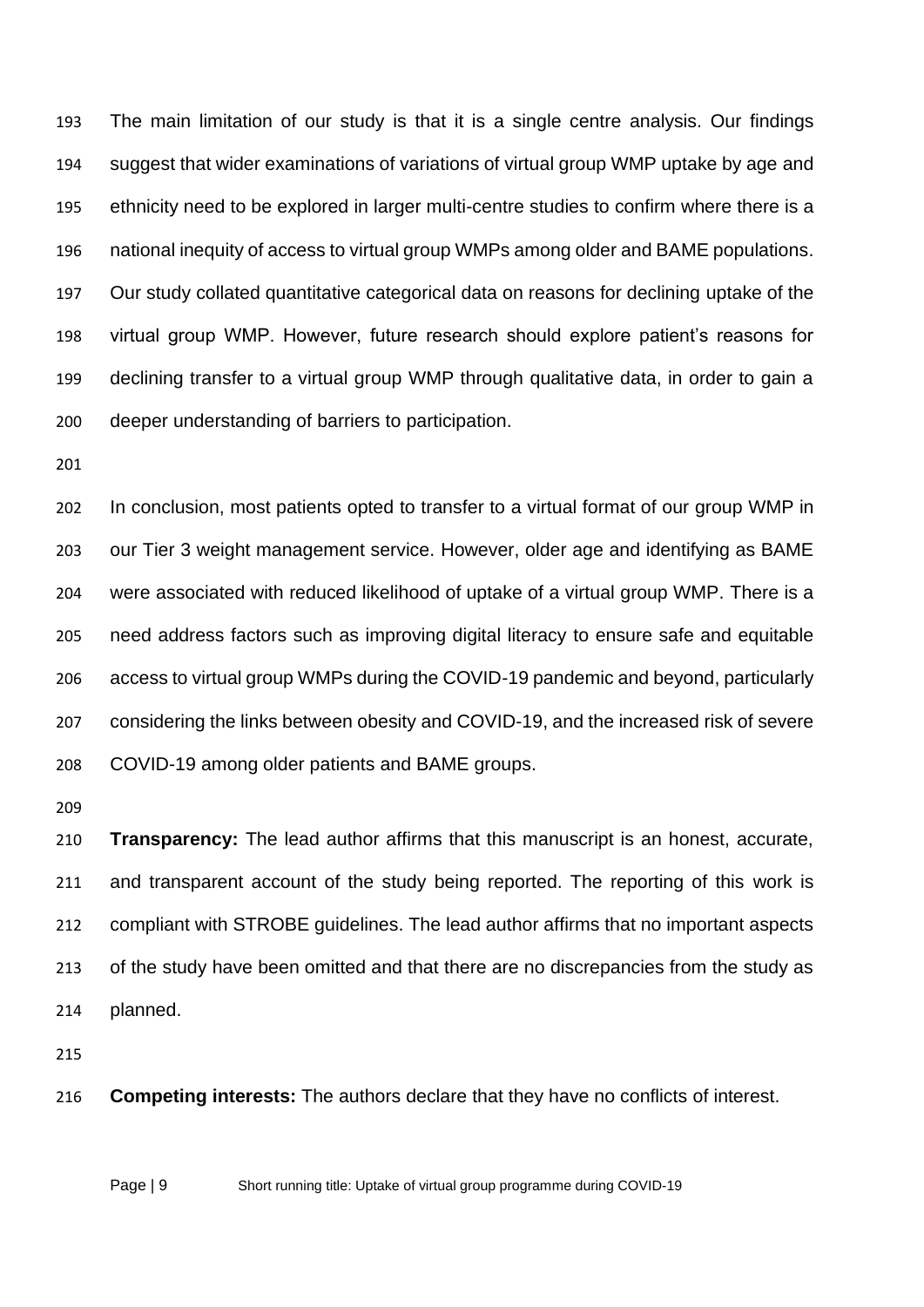## **References**

 1. World Health Organisation. WHO Director-General's opening remarks at the media briefing on COVID-19 - 11 March 2020. Published 2020. Accessed June 16, 2020. https://www.who.int/dg/speeches/detail/who-director-general-s- opening-remarks-at-the-media-briefing-on-covid-19---11-march-2020 2. Public Health England. *Coronavirus (COVID-19) Keeping Away from Other People: New Rules to Follow from 23 March 2020* .; 2020. Accessed June 16, 2020. https://assets.publishing.service.gov.uk/government/uploads/system/uploads/at 227 tachment data/file/876699/COVID-228 19 Keeping away from other people 20200328.pdf 3. Robinson E, Boyland E, Chisholm A, et al. Obesity, eating behavior and physical activity during COVID-19 lockdown: A study of UK adults. *Appetite*. Published online October 7, 2020:104853. doi:10.1016/j.appet.2020.104853 4. Kass DA, Duggal P, Cingolani O. Obesity could shift severe COVID-19 disease to younger ages. *Lancet*. 2020;395(10236):1544-1545. doi:10.1016/S0140- 6736(20)31024-2 5. Caussy C, Pattou F, Wallet F, et al. Prevalence of obesity among adult inpatients with COVID-19 in France. *Lancet Diabetes Endocrinol*. 2020;8(7):562-564. doi:10.1016/S2213-8587(20)30160-1 6. Williamson E, Walker AJ, Bhaskaran KJ, et al. OpenSAFELY: factors associated with COVID-19-related hospital death in the linked electronic health records of 17 million adult NHS patients. *medRxiv*. Published online May 7,

Page | 10 Short running title: Uptake of virtual group programme during COVID-19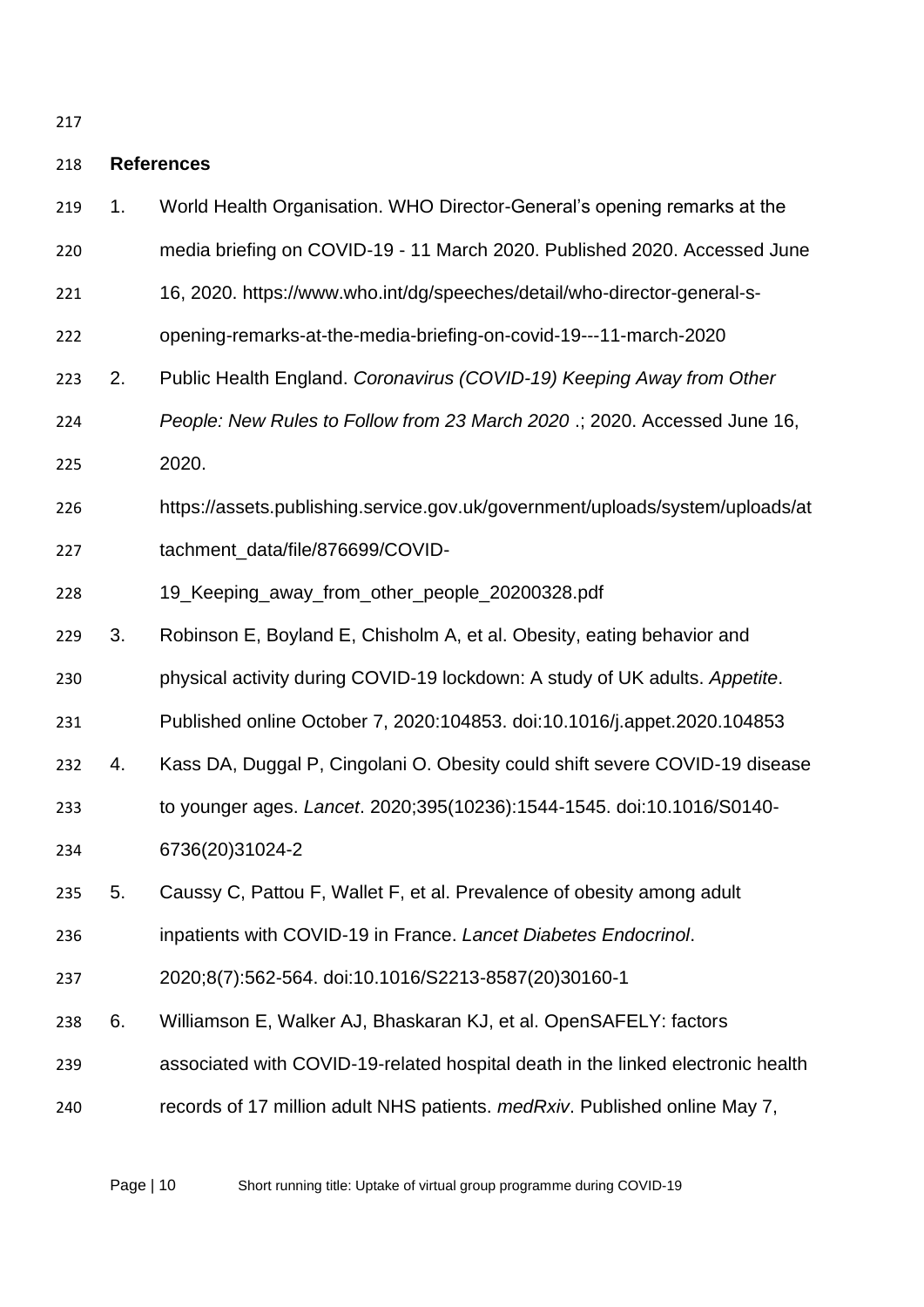2020:.06.20092999. doi:10.1101/2020.05.06.20092999

- 7. Ho FK, Celis-Morales CA, Gray SR, et al. Modifiable and non-modifiable risk
- factors for COVID-19: results from UK Biobank. *medRxiv*. Published online
- May 2, 2020:28.20083295. doi:10.1101/2020.04.28.20083295
- 8. Public Health England. Weight management services during COVID-19: phase
- 1 insights. Published 2020. Accessed September 9, 2020.
- https://www.gov.uk/government/publications/weight-management-services-during-covid-19-phase-1-insights
- 9. NHS Digital. What we mean by digital inclusion. Published 2020. Accessed
- September 9, 2020. https://digital.nhs.uk/about-nhs-digital/our-work/digital-
- inclusion/what-digital-inclusion-is
- 10. Lloyds Bank. UK Consumer Digital Index 2020. Published 2020. Accessed
- September 9, 2020. https://www.lloydsbank.com/banking-with-us/whats-
- happening/consumer-digital-index.html
- 11. Office for National Statistics. Internet users, UK: 2019. Office for National
- Statistics. Published May 24, 2019. Accessed June 19, 2020.
- https://www.ons.gov.uk/businessindustryandtrade/itandinternetindustry/bulletin s/internetusers/2019
- 12. Azar KMJ, Aurora M, Wang EJ, Muzaffar A, Pressman A, Palaniappan LP.
- Virtual small groups for weight management: an innovative delivery mechanism
- for evidence-based lifestyle interventions among obese men. *Transl Behav*
- *Med*. 2015;5(1):37-44. doi:10.1007/s13142-014-0296-6
- 13. Ahrendt AD, Kattelmann KK, Rector TS, Maddox DA. The Effectiveness of
- Telemedicine for Weight Management in the *MOVE!* Program. *J Rural Heal*.

Page | 11 Short running title: Uptake of virtual group programme during COVID-19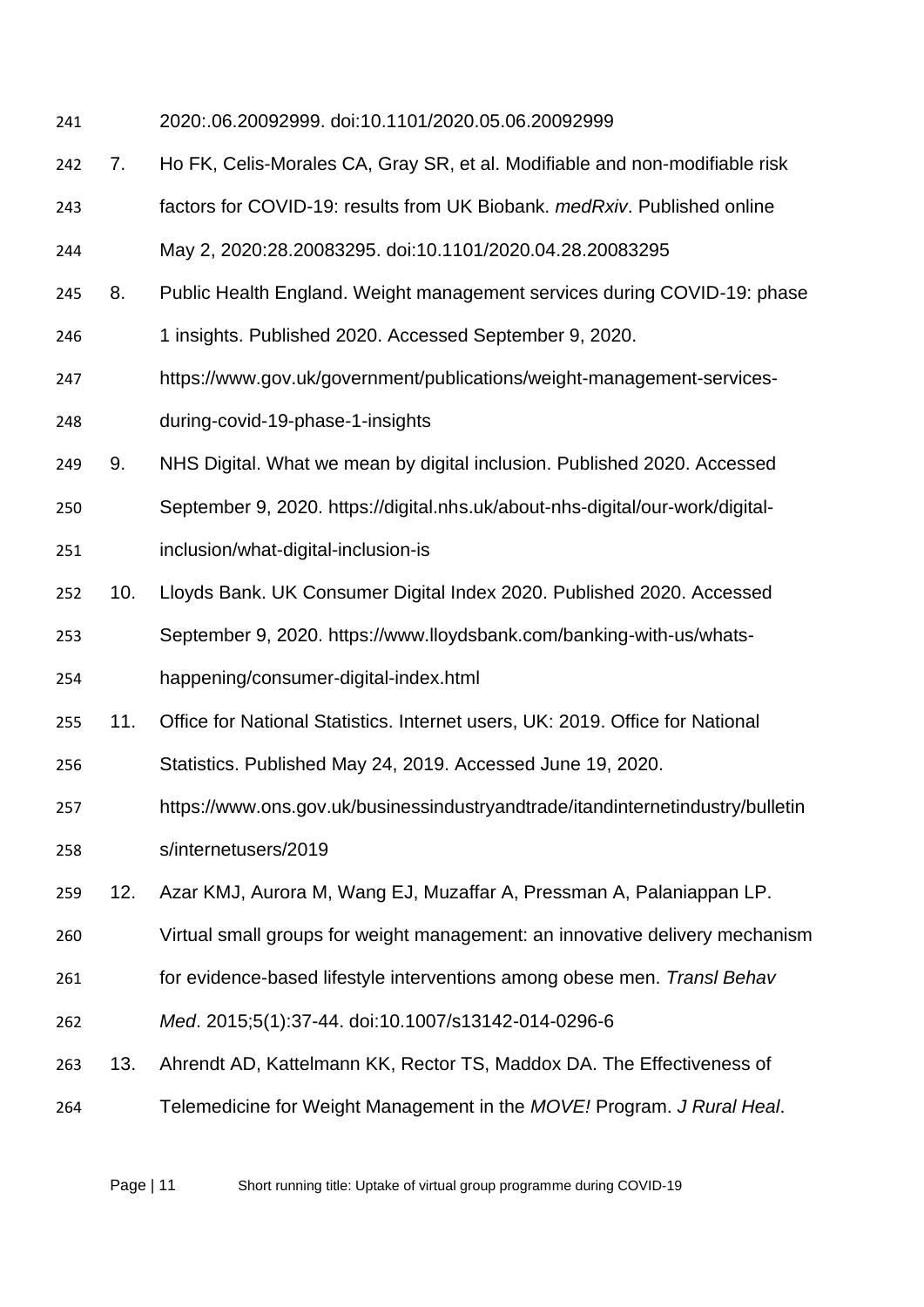2014;30(1):113-119. doi:10.1111/jrh.12049

- 14. Das SK, Brown C, Urban LE, et al. Weight loss in videoconference and in-
- person iDiet weight loss programs in worksites and community groups.
- *Obesity*. 2017;25(6):1033-1041. doi:10.1002/oby.21854
- 15. Clark DO, Keith N, Weiner M, Xu H. Outcomes of an RCT of videoconference
- vs. in‐person or in‐clinic nutrition and exercise in midlife adults with obesity.
- *Obes Sci Pract*. 2019;5(2):111-119. doi:10.1002/osp4.318
- 16. van Beurden SB, Simmons SI, Tang JCH, Mewse AJ, Abraham C, Greaves
- CJ. Informing the development of online weight management interventions: A
- qualitative investigation of primary care patient perceptions. *BMC Obes*.
- 2018;5(1). doi:10.1186/s40608-018-0184-6
- 17. Little P, Stuart B, Richard Hobbs FD, et al. Randomised controlled trial and
- economic analysis of an internet-based weight management programme:
- POWeR+ (Positive Online Weight Reduction). *Health Technol Assess (Rockv)*.
- 2017;21(4):1-61. doi:10.3310/hta21040
- 18. Vakil RM, Doshi RS, Mehta AK, et al. Direct comparisons of commercial
- weight-loss programs on weight, waist circumference, and blood pressure: a
- systematic review. *BMC Public Health*. 2016;16:460. doi:10.1186/s12889-016-
- 3112-z
- 19. Anderson B, Attwood B, Baird G, et al. *Obesity: Clinical Assessment and*
- *Management Quality Standard*.; 2016. Accessed June 15, 2020.
- www.nice.org.uk/guidance/qs127
- 20. Office for National Statistics. *2011 Census*.; 2011. Accessed March 31, 2019.
- https://www.ons.gov.uk/census/2011census

Page | 12 Short running title: Uptake of virtual group programme during COVID-19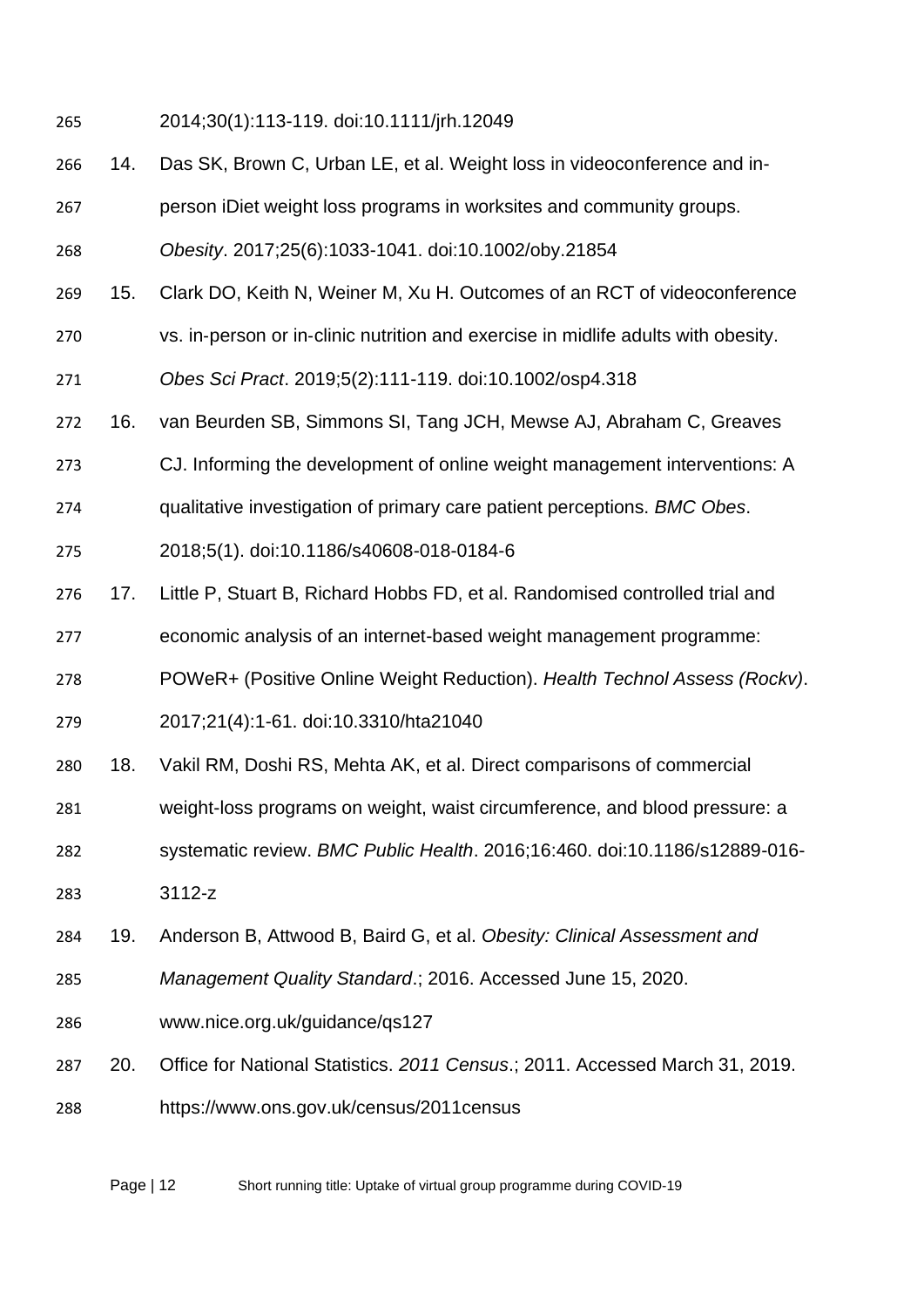- 21. Brown A, Gouldstone A, Fox E, et al. Description and preliminary results from a
- structured specialist behavioural weight management group intervention:
- Specialist Lifestyle Management (SLiM) programme. *BMJ Open*.
- 2015;5(4):e007217. doi:10.1136/bmjopen-2014-007217
- 22. Enghouse Systems Limited. VidyoConnect. Published online 2020.
- 23. Ministry of Housing Communities and Local Government. *English Indices of*
- *Deprivation 2019*.; 2019. Accessed May 4, 2020.
- https://www.gov.uk/government/statistics/english-indices-of-deprivation-2019
- 24. Dowd JB, Andriano L, Brazel DM, et al. Demographic science aids in
- understanding the spread and fatality rates of COVID-19. *Proc Natl Acad Sci U*
- *S A*. 2020;117(18):9696-9698. doi:10.1073/pnas.2004911117
- 25. Zhou F, Yu T, Du R, et al. Clinical course and risk factors for mortality of adult
- inpatients with COVID-19 in Wuhan, China: a retrospective cohort study.
- *Lancet*. 2020;395(10229):1054-1062. doi:10.1016/S0140-6736(20)30566-3
- 26. Davies NG, Klepac P, Liu Y, Prem K, Jit M, Eggo RM. Age-dependent effects
- in the transmission and control of COVID-19 epidemics. *Nat Med*. Published
- online June 16, 2020:1-7. doi:10.1038/s41591-020-0962-9
- 27. Public Health England. *Beyond the Data: Understanding the Impact of COVID-*
- *19 on BAME Communities*.; 2020. Accessed June 17, 2020.
- www.facebook.com/PublicHealthEngland
- 28. Harrison EM, Docherty AB, Barr B, et al. Ethnicity and Outcomes from COVID-
- 19: The ISARIC CCP-UK Prospective Observational Cohort Study of
- Hospitalised Patients. *SSRN Electron J* . Published online May 31, 2020.
- doi:10.2139/ssrn.3618215

Page | 13 Short running title: Uptake of virtual group programme during COVID-19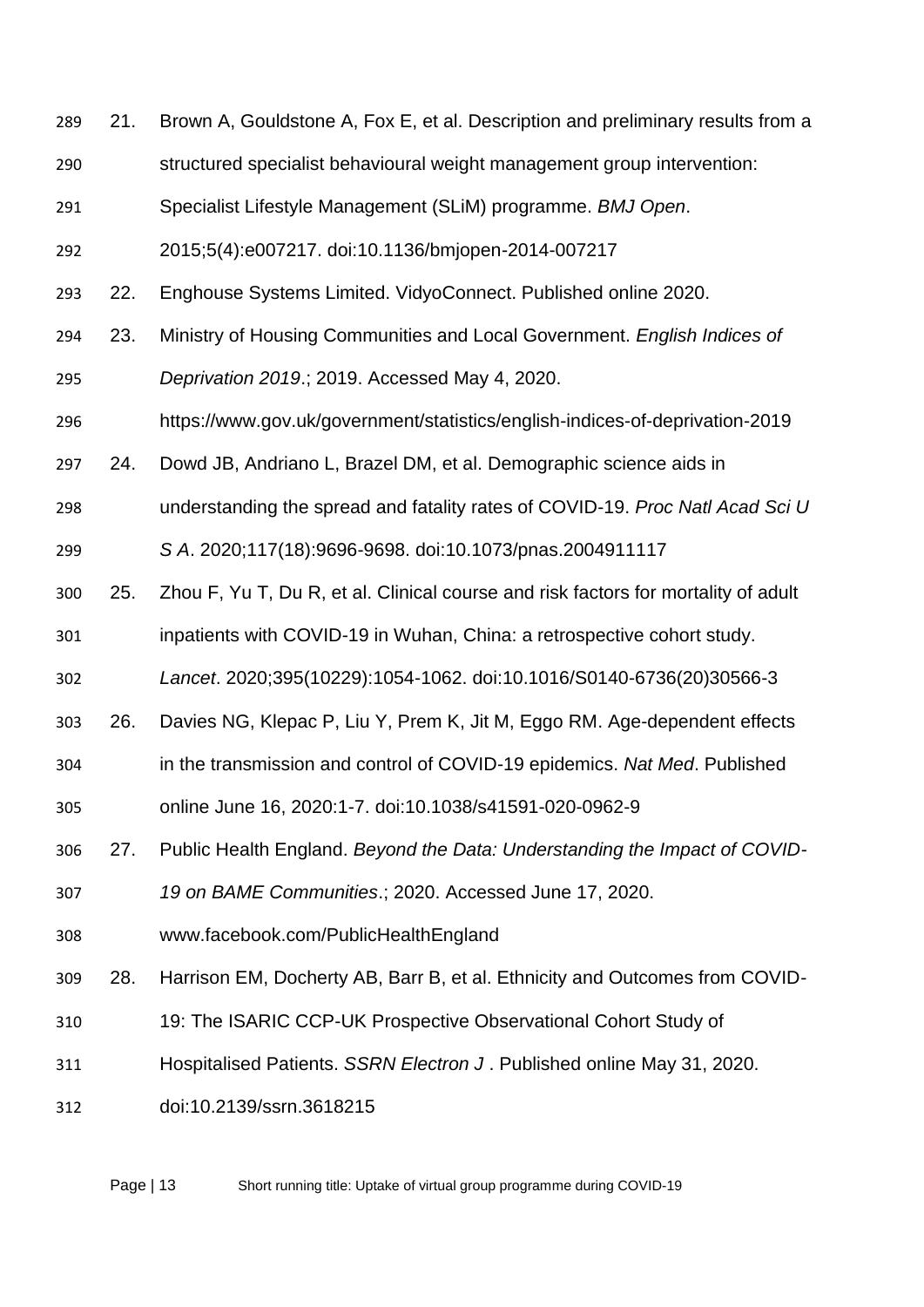| 313 | 29. | NHS Digital. Statistics on Obesity, Physical Activity and Diet, England, 2019 -   |
|-----|-----|-----------------------------------------------------------------------------------|
| 314 |     | NHS Digital.; 2019. https://digital.nhs.uk/data-and-                              |
| 315 |     | information/publications/statistical/statistics-on-obesity-physical-activity-and- |
| 316 |     | diet/statistics-on-obesity-physical-activity-and-diet-england-2019                |
| 317 | 30. | El-Sayed AM, Scarborough P, Galea S. Unevenly distributed: A systematic           |
| 318 |     | review of the health literature about socioeconomic inequalities in adult obesity |
| 319 |     | in the United Kingdom. BMC Public Health. 2012;12(1):1-12. doi:10.1186/1471-      |
| 320 |     | 2458-12-18                                                                        |
| 321 | 31. | Watts G. COVID-19 and the digital divide in the UK. Lancet Digit Heal.            |
| 322 |     | 2020;2(8):e395-e396. doi:10.1016/s2589-7500(20)30169-2                            |
| 323 | 32. | NHS Digital. Digital Champions for Health: A Blueprint for Success.; 2020.        |
| 324 |     | Accessed November 1, 2020. https://digital.nhs.uk/about-nhs-digital/our-          |
| 325 |     | work/transforming-health-and-care-through-technology/empower-the-person-          |
| 326 |     | formerly-domain-a/widening-digital-participation/digital-champions-for-health     |
| 327 |     |                                                                                   |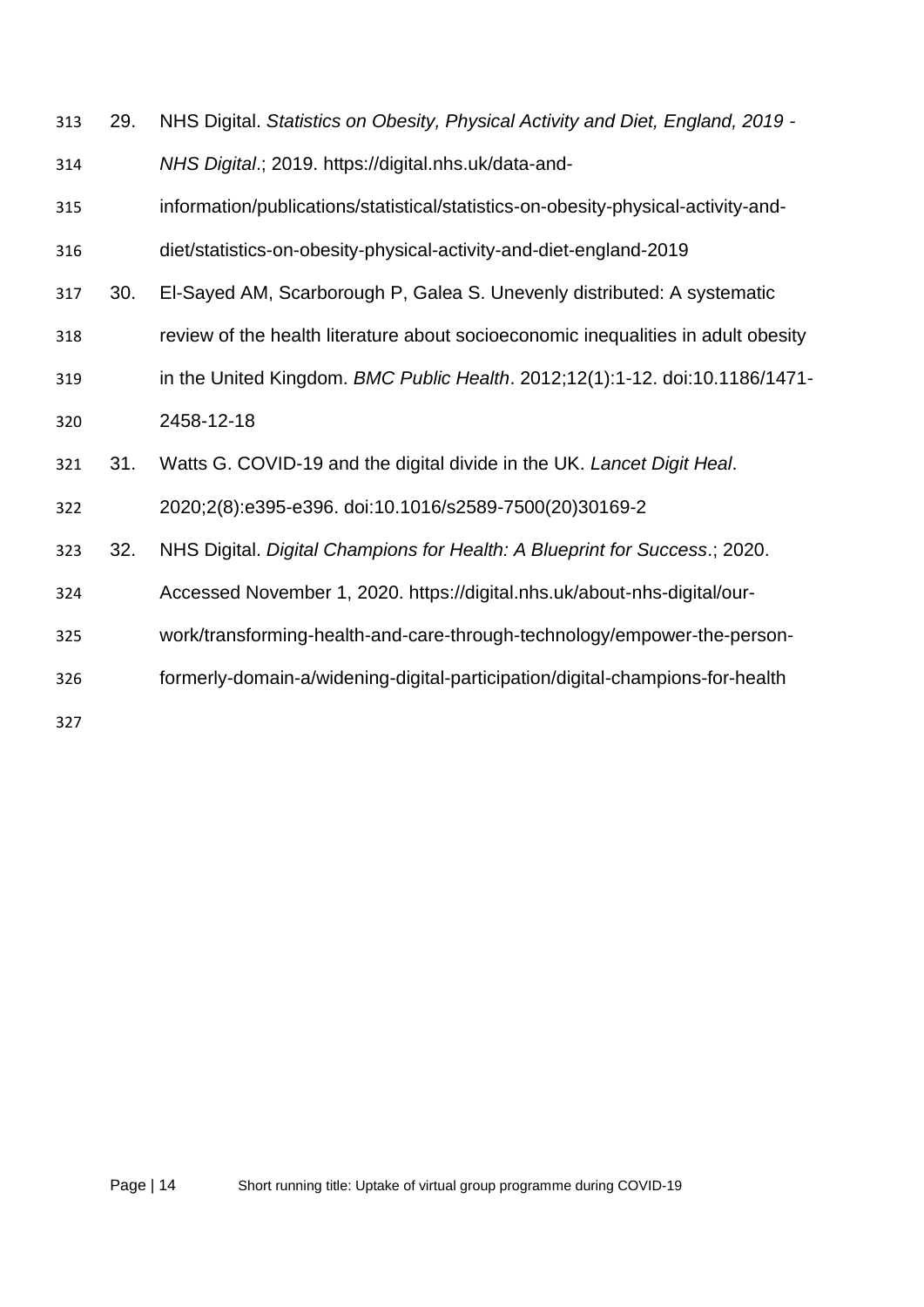# **Table legends**

- Table 1: Baseline Characteristics. Data presented as mean (SD) or n= (%)
- Table 2: Binary logistic regression analysis of uptake of virtual group weight
- management programme